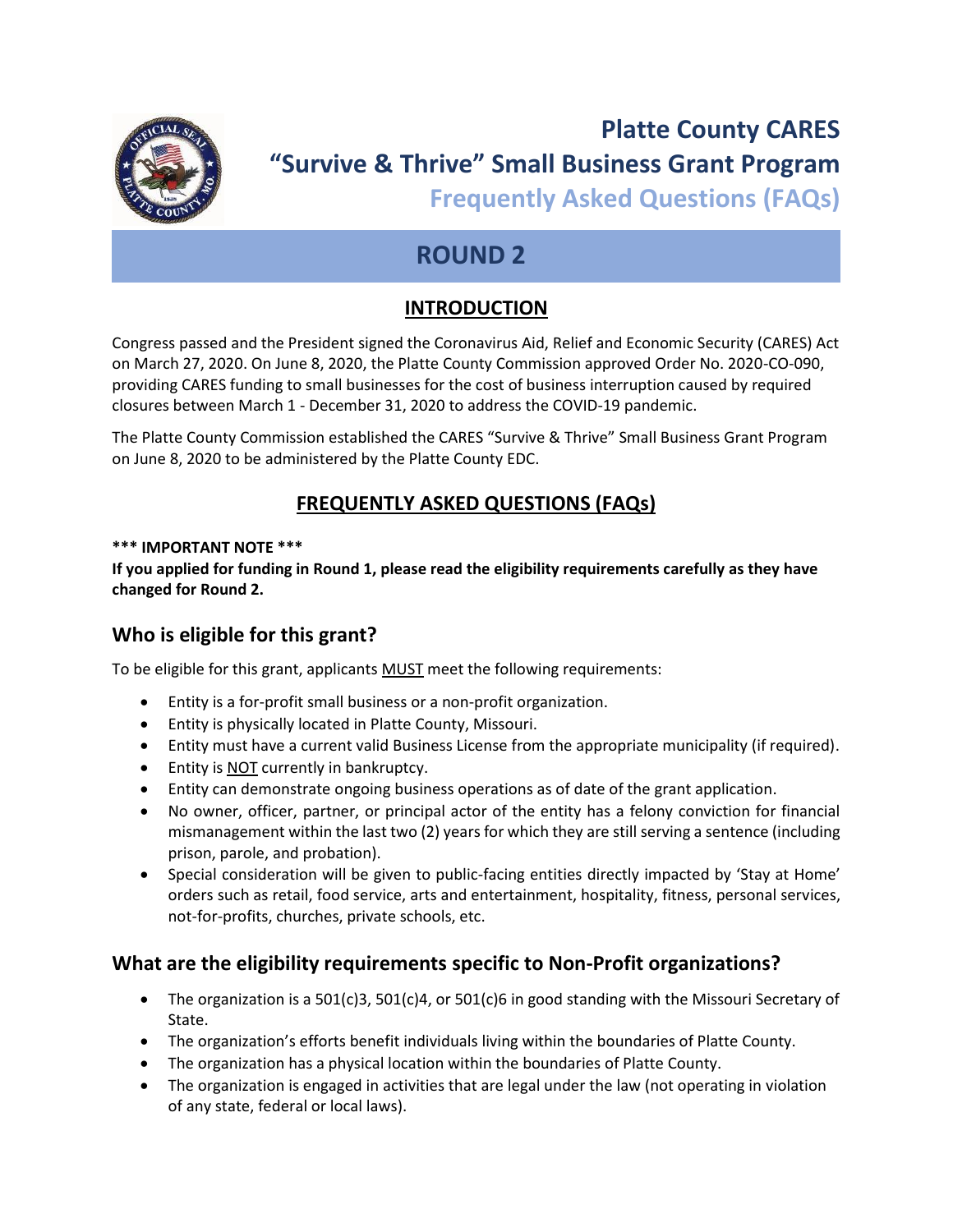# **What entities are NOT eligible for this grant?**

- National or multi-national corporate-owned franchises. Corporately owned chains are not eligible for the grant unless the business is individually owned by a franchise operator.
- Entities or individuals whose primary revenue is generated from rental properties.

#### **Is there a maximum grant award?**

The maximum total grant award is \$250,000 for any one business entity. If an entity was awarded grant funds in Round 1, the **TOTAL COMBINED** grant award for Rounds 1 and 2 must not exceed \$250,000.

# **What is the application period for Round 2?**

Beginning December 15, 2020, the Platte County CARES Survive Grant application will be available for applicant to submit online at [www.plattecountyedc.com.](http://www.plattecountyedc.com/) The application for Round 2 will close at 11:59 pm on December 31. 2020.

#### **When would I receive the grant?**

For approved applicants, all grant awards for Rounds 1 and 2 will be issued on or before **March 1, 2021**.

#### **What expense reimbursement period will Round 2 cover?**

- For New Applicants: All expenses submitted for reimbursement must be incurred and documented for **March 1, 2020 through December 1, 2020**. A "New Applicant" is an applicant who did not receive a grant in Round 1.
- For Previous Applicants Requesting new Round 2 Grants: All expenses submitted for reimbursement must be incurred and documented from **July 1, 2020 through December 1, 2020**. A "Previous Applicant" is an applicant who received a grant in Round 1.

# **What is a "Previous Applicant"?**

A "Previous Applicant" is an applicant who was awarded a grant in Round 1.

# **Who will receive Priority processing for Round 2?**

- Entities that previously did NOT receive a grant award in Platte County CARES Small Business Grant - Round 1.
- Entities with owners that are Platte County residents.
- Smaller, locally-owned entities.
- Entities that have been in operation since at least January 1, 2020.
- Entities that have NOT received any Federal COVID-19 related relief funding (e.g., Payroll Protection Program (PPP), Economic Injury Disaster Loan Emergency Advance, etc.).
- Entities or individuals who do NOT have current liens or fees owed to any municipality (county or city).
- First priority will go to businesses deemed "non-essential" under previous county or city health orders, requiring the closure of such businesses.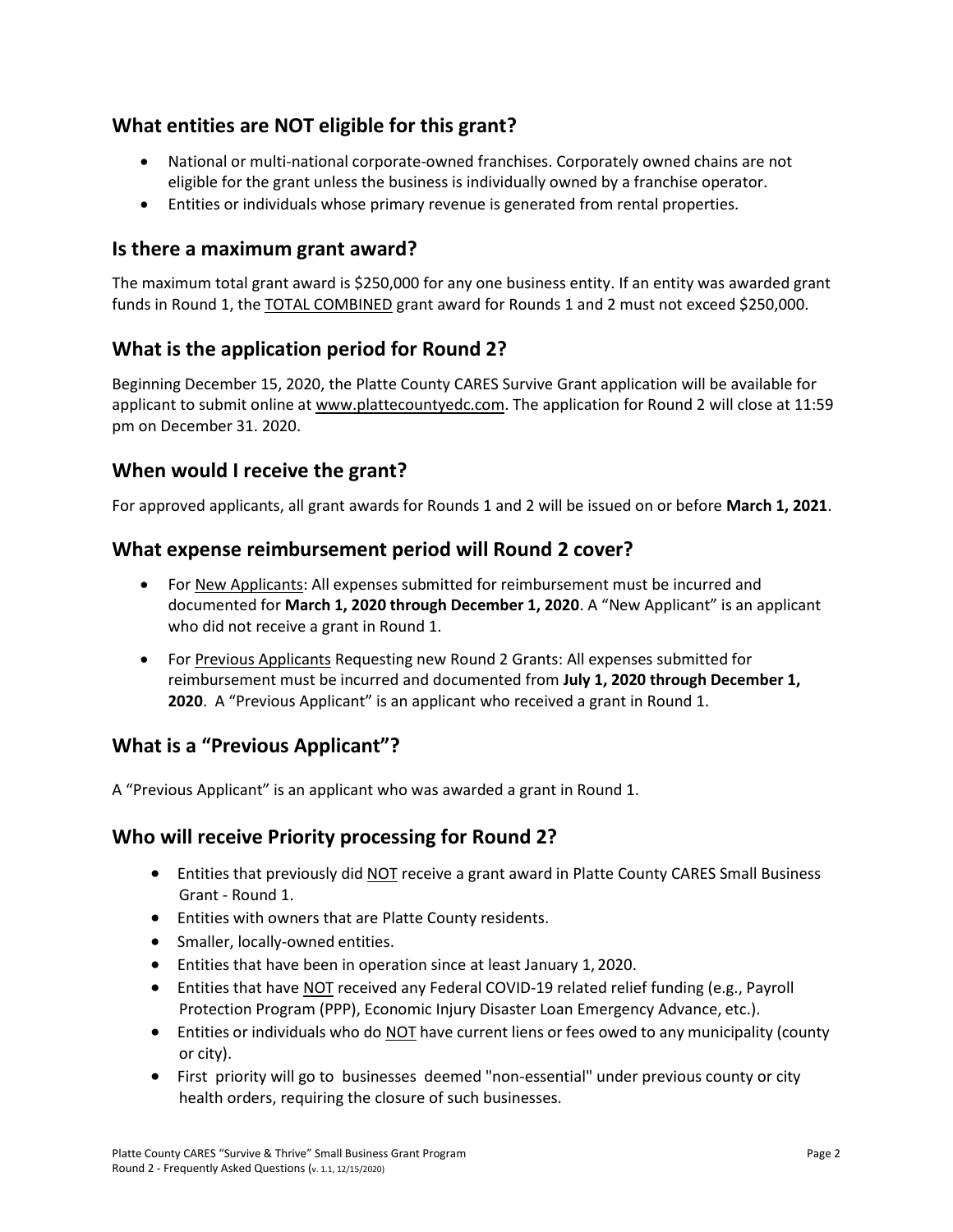# **What expenses are eligible for reimbursement in Round 2?**

The following are the only expenses reimbursable under the Round 2 "Survive & Thrive" grant program:

For-Profit Brick and Mortar Businesses and Non-Profit Organizations – 501(c)3, 501(c)4, or 501(c)6 only –

- Rent or mortgage interest payments for a single business location (including CAM, common area maintenance).
- Mortgage interest only.
- Payroll and salary **(W-2 wages only)**. Note: 1099 subcontractor payments are NOT eligible.
- Utility costs for the business location, including only: Telephone, Internet, Cable, Water, Sewer, Electric, and Gas.
- Purchase of Personal Protective Equipment (PPE) and other workplace improvements directly related to mitigating the spread of COVID-19. (i.e. hand sanitizer, masks, services procured for COVID-related deep cleaning).
- Remote access equipment to allow employees to work safely from home. The purchase of this equipment must be related to promoting social distancing and mitigating the spread of COVID-19 and may include computers, software, and printers to enable telecommuting.

#### For-Profit Home-Based Businesses –

- Payroll and salary **(W-2 wages only)**. Note: 1099 subcontractor payments are NOT eligible.
- Purchase of Personal Protective Equipment (PPE) and other workplace improvements directly related to mitigating the spread of COVID-19. (i.e. hand sanitizer, masks, services procured for COVID-related deep cleaning).

# **What is the review process for Round 2 applications?**

- The applicant must complete the application process and provide all required documentation. Incomplete applications will not be accepted.
- After providing all required information the advisory review committee will check the information for accuracy and completeness. The staff of the advisory review committee may contact an applicant to request additional information.
- After verifying that the application is complete, the advisory review committee will verify the expenses are eligible for reimbursement. The staff of the advisory review committee may contact an applicant to request additional information.
- The advisory review committee will meet to review all applications and make recommendations to the Platte County Commission.
- The Platte County Commission will approve or deny all applications.
- All approved applications will be subject to final review and approval by the County. After such review, final payment will be made. All grants will be paid by March 1, 2021.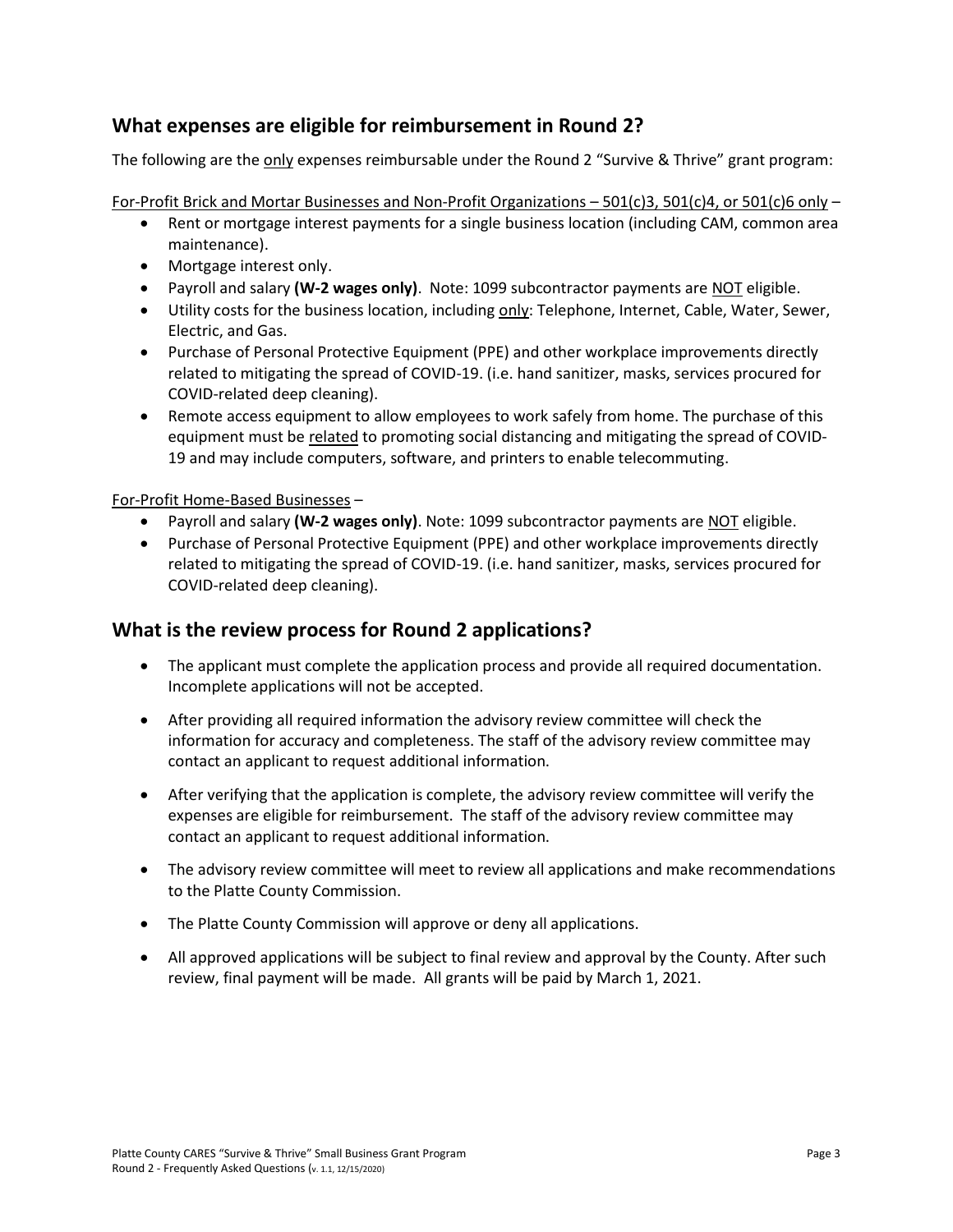# **What supporting documents are required to apply for this grant?**

For-Profit Small Businesses –

- $\checkmark$  Two forms of ID (each signer): 1 with picture + 1 with name only
- $\checkmark$  Valid copy of Business License (if applicable)
- ✓ 2019 Profit & Loss (P&L) Statement
- ✓ 2020 Year-to-Date (YTD) Profit & Loss (P&L) Statement
- ✓ A complete "Receipt Package" and "Expense Reimbursement Form (ERF") documenting the expenses for which you are requesting reimbursement.

#### Non-Profit Organizations –

- $\checkmark$  Two forms of ID (each signer): 1 with picture + 1 with name only
- ✓ Valid copy of Business License (if applicable)
- $\checkmark$  2019 financial statements
- ✓ 2020 Year-to-Date (YTD) financial statements
- ✓ IRS Tax Exemption Determination Letter
- $\checkmark$  A complete "Receipt Package" and "Expense Reimbursement Form (ERF") documenting the expenses for which you are requesting reimbursement.

For larger requested amounts additional information may be requested.

# **When will I have to submit supporting documentation for my application?**

After your application has been received and accepted through the County's website, you will be contacted by email with a request for supporting documentation. All supporting documentation MUST be submitted **by 11:59 pm CDT Monday, January 4, 2021.** NO EXCEPTIONS.

# **What is to be included in a "Complete Receipt Package"?**

Your submitted receipt package should include supporting documentation for expenses for which you are requesting reimbursement through the grant program. Proof of payment is required for each purchase. This may include receipts from the purchasing entity, bank statements or credit card statements. Two elements are especially important: (1) Documenting the Expense and (2) Demonstrating Payment of the Expense.

- Documenting the expense. This is typically done with a billing statement, invoice, receipt or other evidence that an expense has been incurred.
- Demonstrating that payment of the expense occurred. The County requires evidence that payment was made. For example, a credit card statement, bank statement or a cancelled check (showing front and back images) and invoices showing payment.
- NOTE: A QuickBooks, FreshBooks or ledger statement does not provide evidence of payment.
- Payroll Documentation. The County requires both of the following: (1) the payroll processor's records showing individual calculations for employee payroll for each payroll period and (2) the bank records showing the payment of funds to the payroll processor or the employee (if checks or ACH transfers are made directly to employees).